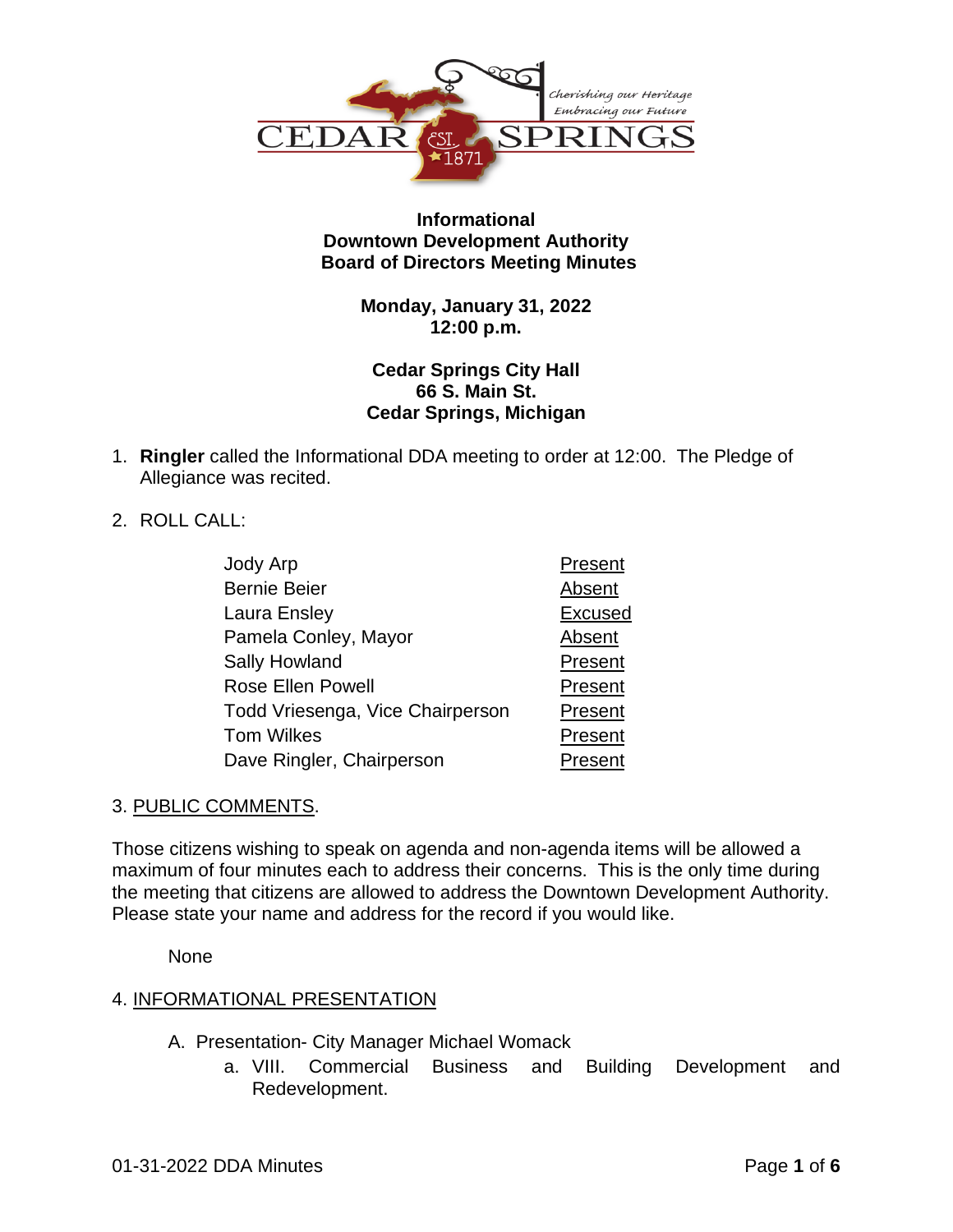**Womack** explained how DDA gets their money and tax rates are not increased. He also reviewed the 2017 goals DDA goals and objectives.

b. 2019 Draft Façade Improvement Grant Application

**Womack** put together the 2019 Draft Façade Improvement application which was never adopted but that work has been completed.

c. East Lansing DDA Façade Improvement Program

**Womack** added East Lansing's program for guidance to pricing and options.

B. Public Question & Answer

**Ringler** wanted to know if there was a maximum amount on façade improvement. **Womack** stated that it depends on the project. But one of the biggest problems is signage. Some signs need to be updated or made new. This would improve our downtown.

5. Motion by **Powell,** seconded by **Wilkes** to adjourn the informational meeting at 12:06pm.

**Tracey Blackmer, Deputy Clerk Dave Ringler, Chairperson**

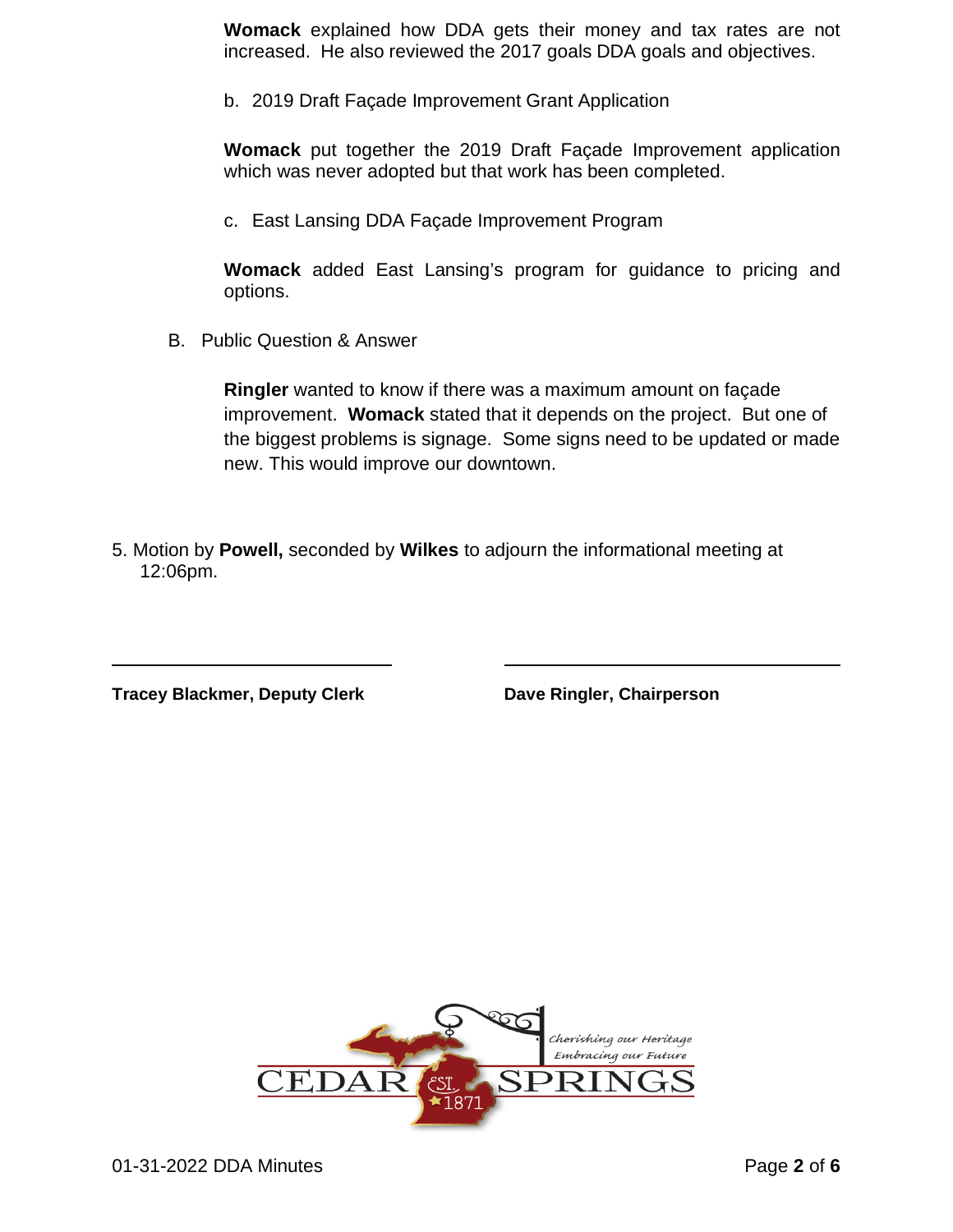## **Regular Downtown Development Authority Board of Directors Meeting Minutes**

### **Annual Reorganizational Meeting**

#### **Monday, January 31, 2022 12:00 p.m.**

## **Cedar Springs City Hall 66 S. Main St. Cedar Springs, Michigan**

1. **Ringler** to call the meeting to order at 12:06pm. The Pledge of Allegiance was recited.

Oath of Office issued to newly appointed/reappointed members: Todd Vriesenga, Sally Howland

Clerk asked for nominations for the office of Chairperson.

**Wilkes** nominated **Ringler** for Chairperson. **Ringler** accepted.

**Roll Call Vote 6-0 Motion Carried**

Oath of Office issued to **Ringler**.

**Ringler** nominated and **Powell** seconded **Vriesenga** for the of Vice-Chairperson.

**Roll Call Vote 6-0 Motion Carried**

Oath of Office issued to **Vriesenga.**

2. ROLL CALL:

| Jody Arp                 | Present        |
|--------------------------|----------------|
| <b>Bernie Beier</b>      | Absent         |
| Laura Ensley             | <b>Excused</b> |
| Pamela Conley, Mayor     | Absent         |
| Sally Howland            | Present        |
| <b>Rose Ellen Powell</b> | Present        |
| Dave Ringler             | Present        |
| <b>Todd Vriesenga</b>    | Present        |
| <b>Tom Wilkes</b>        | Present        |

#### 3. PUBLIC COMMENTS.

Those citizens wishing to speak on agenda and non-agenda items will be allowed a maximum of four minutes each to address their concerns. This is the only time during the meeting that citizens are allowed to address the Downtown Development Authority. Please state your name and address for the record if you would like.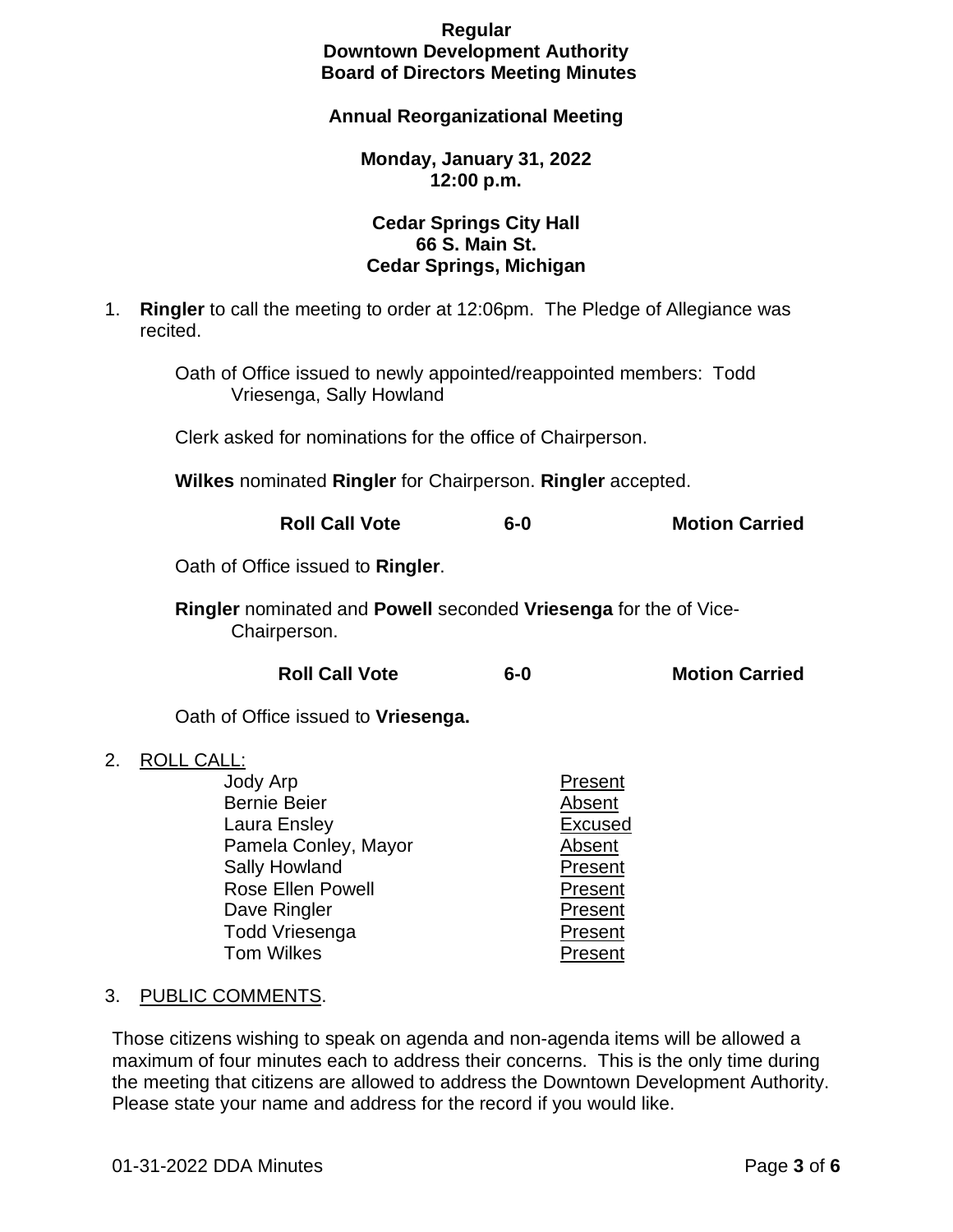**Powell**, representing the Garden Club, asked for consideration in funding from the DDA to create a cement structure around a pine tree for a community flower garden.

### 4. CONFLICTS OF INTEREST AND EX-PARTE COMMUNICATION INQUIRY

None.

#### 5. APPROVAL OF AGENDA

**Powell** would like to add discussion on the pocket park at 17 N. Main to the agenda.

Motion by **Wilkes**, seconded by **Howland** to approve the agenda as amended with the following changes: add item 8F Discussion on 17 N. Main – Pocket Park.

**Voice Vote 6-0 Motion Carried**

### 6. CONSENT AGENDA.

A. Motion to approve the minutes of the October 25, 2021 and December 15, 2021 meeting.

- B. Motion to accept and file the financial report.
	- a. Balance Sheet Report
	- b. Revenue Expense Report

Motion by **Vriesenga**, seconded by **Powell** to approve the consent agenda as stated.

**Voice Vote 6-0 Motion Carried**

#### 7. UNFINISHED BUSINESS.

- A. 71 N. Main St. mural modification proposal
	- i. Proposed mural modification draft picture

Since Ensley was not present to submit changes to the mural, this item was tabled for more information.

#### 8. NEW BUSINESS.

A. 2021 Minute Index

Clerk **Johnson** stated that the minute index is general information on things you've done and what you are working on that you may refer to if needed and is forwarded to City Council for the yearly report.

B. 2021 Attendance Report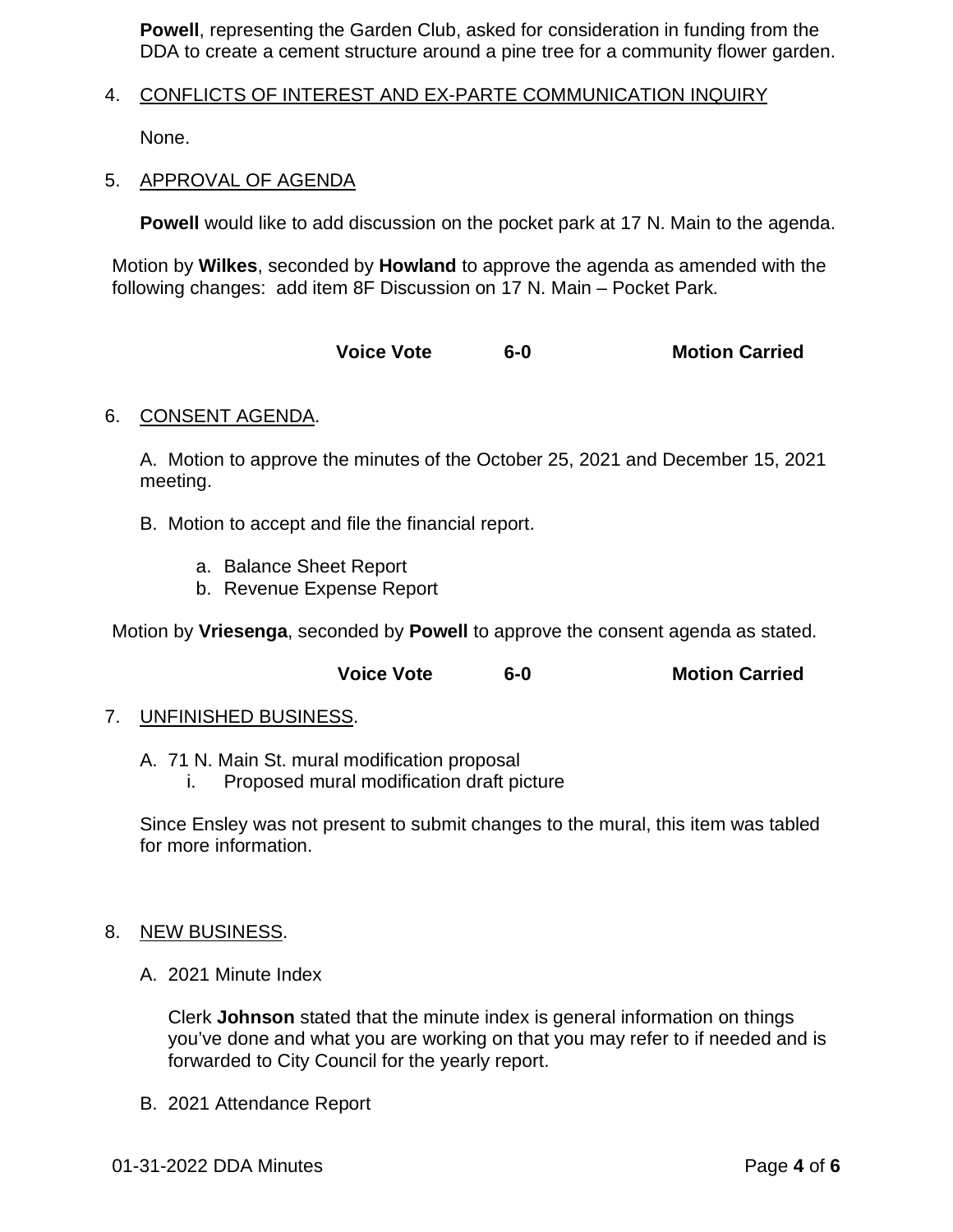**Ringler** stated no member has missed more than 2 meetings at this time.

C. Discussion on Downtown Snow Removal

**Powell** mentioned that overall O'Dowd's were doing a great job. **Ringler** stated that the contract includes one pass on Main Street and salt is an added expense.

D. Motion to approve of the purchase of new downtown signage for a price not to exceed \$1,285.70.

a. Wayfinding Signs

.

Motion by **Wilkes**, seconded by **Vriesenga** to approve the signs from Wayfinding.

## **Roll Call Vote 6-0 Motion Carried**

- E. Discussion on 2022 Summer Concert Series
	- a. Wednesdays, 7pm-9pm between June  $8<sup>th</sup>$  and August 10<sup>th</sup>=10 Concerts or June  $8<sup>th</sup>$  and August  $24<sup>th</sup>=12$  Concerts?
	- b. Concerts funding
		- i. \$1000 from DDA
		- ii. \$3000 from City
		- iii. Fund Balance from previous year
		- iv. Other donations
	- c. Discussion on concert format, advertising or policies
		- i. Social District
		- ii. Children's Activities
		- iii. Chamber/DDA business promotion

**Ringler** would like to see the concerts throughout the whole summer; however, would like our policy to cancel due to rain to be communicated in the contract. The turnout for a rescheduled band was not ideal. One option is to book a band on a specific date, and if it rains, we won't reschedule, but would still pay a percentage of the fee.

#### F. Discussion on 17 N. Main – Pocket Park

**Womack** stated that tables will be purchased for the park, but there may need to be a small rope fence installed to keep vehicles from driving through the property. **Powell** would like to see this park named, with a first-class design.

#### 9. CORRESPONDENCE.

A. 2022 Calendar

## 10. CITY MANAGER/DDA DIRECTOR'S REPORT.

i.AMENDED AND RESTATED 2017 TAX INCREMENT FINANCING PLAN AND DEVELOPMENT PLAN FOR THE DOWNTOWN DEVELOPMENT DISTRICT CITY OF CEDAR SPRINGS, MICHIGAN